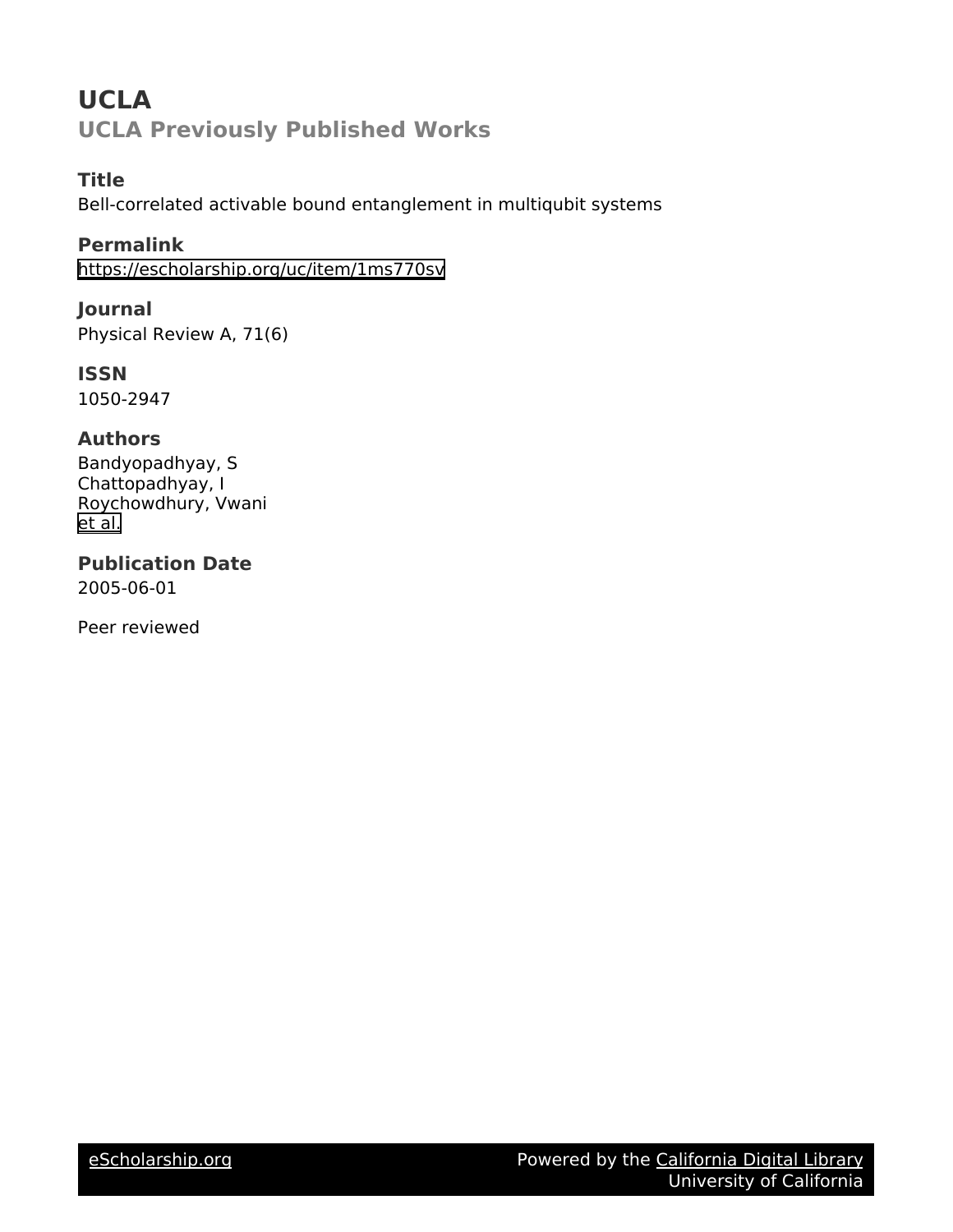### **Bell-correlated activable bound entanglement in multiqubit systems**

Somshubhro Bandyopadhyay\*

*Centre for Quantum Information and Quantum Control and Department of Chemistry, University of Toronto, Toronto, Ontario Canada M5S 3H6*

Indrani Chattopadhyay†

*Department of Applied Mathematics, University of Calcutta, Kolkata, India*

Vwani Roychowdhury‡ *Department of Electrical Engineering, UCLA, Los Angeles, California 90095, USA*

Debasis Sarkar<sup>§</sup> *Department of Applied Mathematics, University of Calcutta, Kolkata, India* (Received 29 September 2004; published 15 June 2005)

We show that the Hilbert space of even number  $(\geq 4)$  of qubits can always be decomposed as a direct sum of four orthogonal subspaces such that the normalized projectors onto the subspaces are activable bound entangled (ABE) states. These states also show a surprising recursive relation in the sense that the states belonging to 2*N*+2 qubits are Bell correlated to the states of 2*N* qubits; hence, we refer to these states as Bell-correlated ABE (BCABE) states. We also study the properties of noisy BCABE states and show that they are very similar to that of two qubit Bell-diagonal states.

DOI: 10.1103/PhysRevA.71.062317 PACS number(s): 03.67.Mn

### **I. INTRODUCTION AND RESULTS**

The quantum states that are not distillable  $\lceil 1 \rceil$  under local operations and classical communications (LOCC) despite being inseparable are said to be bound entangled (BE)  $[2-7]$ . Bound entangled states exhibit a new kind of irreversibility in physics where one has to spend finite amount of entanglement to prepare such states but one cannot extract any nonzero amount of entanglement from such states via LOCC. Thus the amount of entanglement of formation is irreversibly lost during the state preparation. Recent studies involving bound entangled states include characterization of such states [8–12], violation of Bell type inequalities  $[13–16]$  and possible practical applications  $[17,18]$ .

For bipartite systems, bound entanglement is clearly defined as it involves only two spatially separated parties and a necessary and sufficient condition for distillability of bipartite quantum states is known  $[5]$ . In a multiparty setting, however, due to several distinct spatially separated configurations, the definition of bound entanglement is not unique. A multipartite quantum state is said to be bound entangled if there is no distillable entanglement between any subset as long as *all* the parties remain spatially separated from each other. When, however, one also allows some of the parties to

\*Present address: Institute for Quantum Information Science, University of Calgary, Calgary, Canada.

Electronic address: som@qis.ucalgary.ca

‡ Electronic address: vwani@ee.ucla.edu

debasis1x@yahoo.co.in

group together and perform local operations collectively, two qualitatively different classes of bound entanglement arise: (a) activable bound entangled (ABE) states—the states that are not distillable when every party is separated from every other but becomes distillable, if certain parties decide to group together  $[19,20]$ . This implies that there is at least one bipartite partition/cut where the state is negative under partial transposition (NPT)  $[21]$ . Such states have been also referred to as unlockable bound entangled (UBE) states in the literature. (b) Nonactivable Bound Entangled states—states that are not distillable under any modified configuration as long as there are at least two spatially separated groups. In other words, such states are always positive under partial transposition across any bipartite partition  $[6]$ .

Despite recent studies, the distribution and structure of such states in the Hilbert space have not been explicitly studied. In this work we show that bound entangled states have natural existence in the structure of the Hilbert space of even number,  $2N+2$ , of qubits (when  $N \ge 1$ ). In particular, the Hilbert space of  $2N+2$  qubits,  $N \ge 1$ , can be decomposed as a direct sum of four orthogonal subspaces such that the normalized projector onto each subspace is an activable bound entangled state. The set of four ABE states are shown to be unitarily related to each other via a local Pauli operator on one of the qubits. Surprisingly, the states exhibit a recursive property, i.e., each state of  $2N+2$  qubits can be expressed as a convex combination (with equal weights) of four two-qubit Bell states correlated with the four ABE states of 2*N* qubits. The only exception occurs for four qubit states, where the Bell states of two qubits are correlated to Bell states of the other two qubits. It is interesting to note that one of these four ABE states for the four-qubit system has been previously discovered by Smolin [20]. We call these

<sup>†</sup> Electronic address: ichattopadhyay@yahoo.co.in

<sup>§</sup> Electronic address: debasis@cubmb.ernet.in,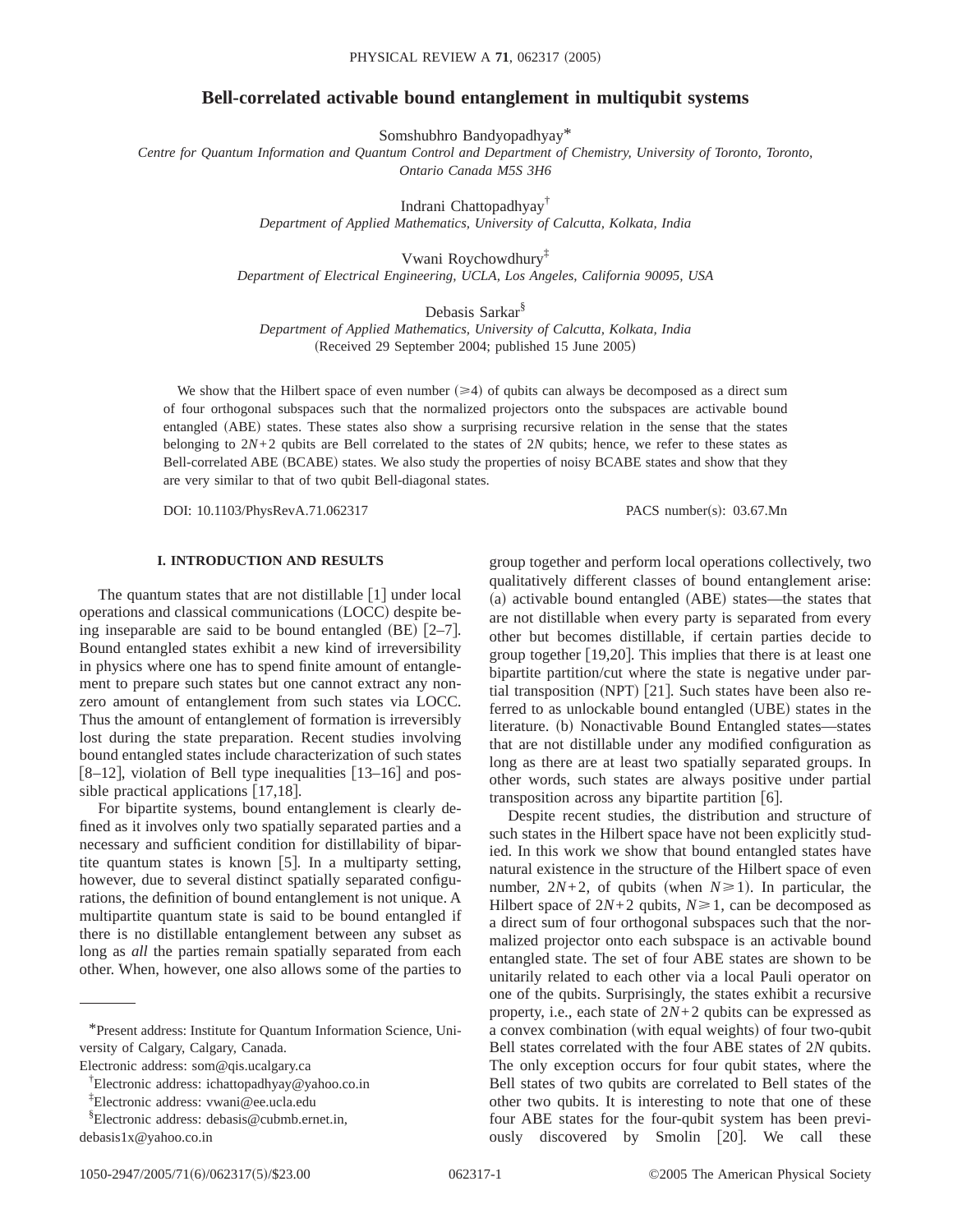$(2N+2)$ -qubit ABE states Bell-correlated activable bound entangled states (BCABE).

As noted before the bound entangled states that we present in this work are activable. In such an activable configuration we find that the distillable entanglement between any two parties is always one ebit and therefore independent of *N*. We also study properties of the noisy BCABE states. The noisy states are constructed by taking a convex combination of the four BCABE states. Remarkably, the entanglement properties of these noisy 2*N*+2 qubit bound entangled states can be directly mapped onto that of two qubit Bell diagonal states.

### **II. HILBERT SPACE OF 2***N***+2 QUBITS: DECOMPOSITION AND BOUND ENTANGLED STATES**

Consider now a system of 2*N* qubits. Let  $|p_i\rangle$  $= |a_1^i a_2^i, \dots, a_{2N}^i\rangle$  where  $a_1^i = 0$ , and  $a_j^i \in \{0, 1\}$ , for all *j*  $=2, \dots, 2N$  such that there is an even number of 0*s* in the string  $a_1^i a_2^i, \ldots, a_{2N}^i$ . Likewise, let  $|q_i\rangle = |b_1^i b_2^i \cdots b_{2N}^i\rangle$ , where  $b_1^i = 0$ , and  $b_2^i$ , ...,  $b_{2N}^i$  are either 0 or 1 with odd number of 0*s* in the string  $b_1^i b_2^j, \ldots, b_{2N}^i$ . One can also define the states orthogonal to  $|p_i\rangle$ ,  $|q_i\rangle$  as:  $|\overline{p_i}\rangle = |\overline{a_1^i a_2^i \cdots a_{2N}^i}\rangle$  and  $|\overline{q_i}\rangle$  $=|\overline{b_1^i b_2^i \cdots b_{2N}^i}\rangle$  where  $\langle a_j^i | a_j^i \rangle = 0 = \langle \overline{b_j^i} | b_j^i \rangle$ ,  $\forall j = 1, ..., 2N$  and  $i=1,\ldots,2^{2N-2}$ . Note that the four sets of states, defined by  $|p_i\rangle$ 's,  $|p_i\rangle$ 's,  $|q_i\rangle$ , and  $|q_i\rangle$ 's, respectively, are nonoverlapping and all have same cardinality, and they together span the complete Hilbert space of 2*N*+2 qubit systems.

Now we define the following four sets of states:

$$
S_{\Phi}^{\pm} = \left\{ |\Phi_i^{\pm}\rangle = \frac{1}{\sqrt{2}} (|p_i\rangle \pm |\overline{p_i}\rangle), i = 1, ..., 2^{2N-2} \right\},
$$
 (1)

$$
S_{\Psi}^{\pm} = \left\{ |\Psi_{i}^{\pm}\rangle = \frac{1}{\sqrt{2}} (|q_{i}\rangle \pm |\overline{q_{i}}\rangle), i = 1, ..., 2^{2N-2} \right\}.
$$
 (2)

We can associate with every set *S*, a subspace of the complete Hilbert space where the states belonging to *S* span that subspace and all the subspaces are orthogonal to each other. In terms of Hilbert space decomposition we can write this as

$$
H = H_{\Phi}^+ \oplus H_{\Phi}^- \oplus H_{\Psi}^+ \oplus H_{\Psi}^-.
$$
 (3)

Observe that together the states span the full Hilbert space and often this basis is referred to as the cat or GHZ basis.

We will use the notation  $\lceil \cdot \rceil$  for pure state projector  $\lceil \cdot \rceil$ . Let us now define the unnormalized projectors on to the subspaces spanned by the set of states given by Eqs.  $(1)$  and  $(2)$ :

$$
P_{2N}^{\pm} = \sum_{i=1}^{2^{2N-2}} [\Phi_i^{\pm}], \quad Q_{2N}^{\pm} = \sum_{i=1}^{2^{2N-2}} [\Psi_i^{\pm}]. \tag{4}
$$

The set of the above four projectors are connected to each other by one Pauli operation on one qubit. For instance, consider the unitary operators  $U_i = I_1 \otimes \cdots \otimes I_{2N-1} \otimes \sigma_{2N}^i$ , where  $i \in \{z, x, y\}$ , i.e.,  $U_i$  applies the *i*th Pauli operator on the  $(2*N*)$ th qubit. Then one can verify that

$$
P_{2N}^- = U_z P_{2N}^+ U_z^\dagger, \tag{5}
$$

$$
Q_{2N}^{+} = U_{x} P_{2N}^{+} U_{x}^{\dagger}, \tag{6}
$$

$$
Q_{2N}^- = U_y P_{2N}^+ U_y^{\dagger}.
$$
 (7)

We will now show how to generate the above set of four projectors in the case of 2*N*+2 qubits starting from the set of 2*N* qubits. First one can write  $\hat{P}_{2N+2}^+$  as

$$
P_{2N+2}^{+} = \sum_{i=1}^{2^{2N-2}} \sum_{k=1}^{k=4} [\Omega_i^k],
$$
 (8)

where the  $\Omega$  states are defined as

$$
|\Omega_i^1\rangle = \frac{1}{\sqrt{2}}(|00\rangle|p_i\rangle + |11\rangle|\overline{p_i}\rangle)
$$
  

$$
|\Omega_i^2\rangle = \frac{1}{\sqrt{2}}(|11\rangle|p_i\rangle + |00\rangle|\overline{p_i}\rangle)
$$
  

$$
|\Omega_i^3\rangle = \frac{1}{\sqrt{2}}(|01\rangle|q_i\rangle + |10\rangle|\overline{q_i}\rangle)
$$
  

$$
|\Omega_i^4\rangle = \frac{1}{\sqrt{2}}(|10\rangle|q_i\rangle + |01\rangle|\overline{q_i}\rangle).
$$
 (9)

Now recall that,

$$
|00\rangle = \frac{1}{\sqrt{2}} (|\Phi^{+}\rangle + |\Phi^{-}\rangle), \quad |11\rangle = \frac{1}{\sqrt{2}} (|\Phi^{+}\rangle - |\Phi^{-}\rangle),
$$
  

$$
|01\rangle = \frac{1}{\sqrt{2}} (|\Psi^{+}\rangle + |\Psi^{-}\rangle), \quad |10\rangle = \frac{1}{\sqrt{2}} (|\Psi^{+}\rangle - |\Psi^{-}\rangle) \quad (10)
$$

where the two qubit Bell states are defined by

$$
|\Phi^{\pm}\rangle = \frac{1}{\sqrt{2}}(|00\rangle \pm |11\rangle), \quad |\Psi^{\pm}\rangle = \frac{1}{\sqrt{2}}(|01\rangle \pm |10\rangle). \quad (11)
$$

Substituting the above in the expression for  $\Omega$ , and after some algebraic manipulations, one obtains

$$
P_{2N+2}^{+} = [\Phi^{+}] \otimes P_{2N}^{+} + [\Phi^{-}] \otimes P_{2N}^{-} + [\Psi^{+}] \otimes Q_{2N}^{+} + [\Psi^{-}] \otimes Q_{2N}^{-}.
$$
\n(12)

This recursive form is particularly illuminating. However at this point let us normalize the above projector to make it a legitimate density matrix and write it as:

$$
\rho_{2N+2}^{+} = \frac{1}{4} ([\Phi^{+}] \otimes \rho_{2N}^{+} + [\Phi^{-}] \otimes \rho_{2N}^{-} + [\Psi^{+}] \otimes \sigma_{2N}^{+} + [\Psi^{-}] \otimes \sigma_{2N}^{-} ), \qquad (13)
$$

where

$$
\rho_{2N}^{\pm} = \frac{1}{2^{2N-2}} P_{2N}^{\pm}, \sigma_{2N}^{\pm} = \frac{1}{2^{2N-2}} Q_{2N}^{\pm}.
$$
 (14)

Let us now look at the properties of the state  $\rho_{2N+2}^+$  more closely.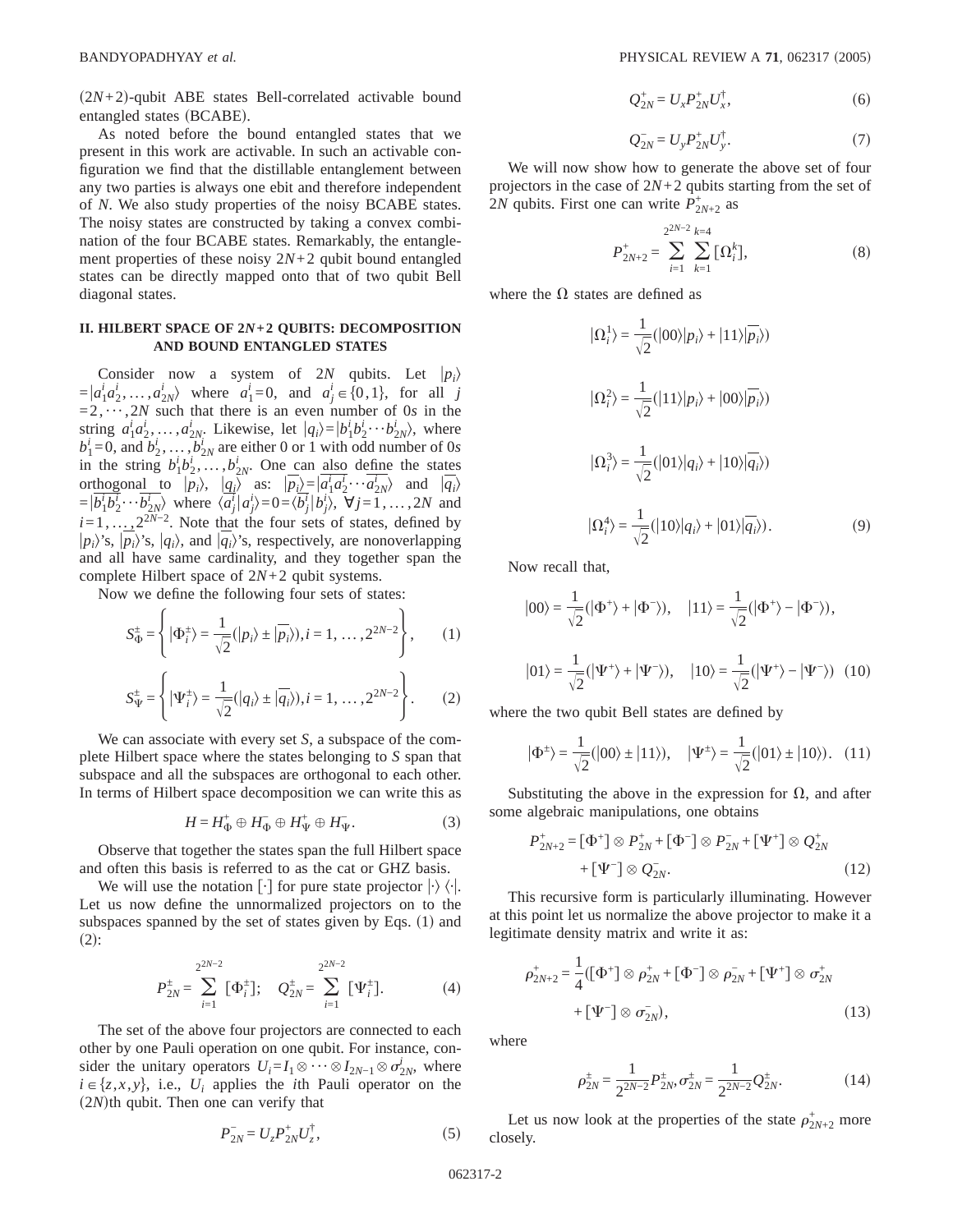(i) By construction, the state is invariant under interchange of parties. To see this, consider the unnormalized state  $P_{2N}^{+}$ . This projector is an equally weighted convex combination of the states belonging to the set  $S_{\Phi}^+$ . Now if we interchange the qubits, then under any such permutation the states belonging to the set just map onto each other leaving the whole projector invariant. In other words if one denotes the *j*th party as  $A_i$ , then  $\rho(\ldots, A_i, \ldots, A_k, \ldots)$  $= \rho(\ldots, A_k, \ldots, A_i, \ldots)$  for all possible *i*,*k*.

(ii) The state is entangled. One way to see is that if any 2*N* parties come together and do a joint measurement to discriminate the states  $\{\rho_{2N}^+, \rho_{2N}^-, \sigma_{2N}^+, \sigma_{2N}^-\}$  (as they are mutually orthogonal), then this will result in a maximally entangled state between the remaining two. Or else, *N* parties could pair up and do sequential Bell measurements on their two qubits which will lead to distillation of a maximally entangled state between the remaining two who did not come together and remained spatially separated. Therefore the state must be entangled to begin with, otherwise no configuration could allow any entanglement to be distilled between separated parties.

(iii) When all the  $2N+2$  parties remain spatially separated, then the state is not distillable as it is separable across every 2:2*N* bipartite cut. This is easily seen as the state itself is written in a 2:2*N* separable form. That it is separable across every such cut follows from the permutation symmetry. This makes every party separated from every other by at least one separable cut and hence no entanglement can be distilled.

As the state is entangled but not distillable when *all* the parties are separated from each other the state must be a bound entangled state. Since the state becomes distillable if a subset of the parties come together and perform collective LOCC, the state is activable. Hence the state is an ABE state.

For  $2N+2$  qubits one can generate the other three states following the same prescription. However it is much simpler by noting that the states are all single Pauli connected. Explicitly the remaining three states can be written using Eqs.  $(5)-(7)$  as:

$$
\rho_{2N+2}^{-} = \frac{1}{4} ([\Phi^{+}] \otimes \rho_{2N}^{-} + [\Phi^{-}] \otimes \rho_{2N}^{+} + [\Psi^{+}] \otimes \sigma_{2N}^{-} + [\Psi^{-}] \otimes \sigma_{2N}^{+},
$$
\n
$$
+ [\Psi^{-}] \otimes \sigma_{2N}^{+}, \qquad (15)
$$

and

$$
\sigma_{2N+2}^{\pm} = \frac{1}{4} \left( \left[ \Psi^+ \right] \otimes \rho_{2N}^{\pm} + \left[ \Psi^- \right] \otimes \rho_{2N}^{\mp} + \left[ \Phi^+ \right] \otimes \sigma_{2N}^{\pm}
$$

$$
+ \left[ \Phi^- \right] \otimes \sigma_{2N}^{\mp} \tag{16}
$$

The above results can now be summarized in the form of a theorem.

*Theorem.* The Hilbert space of  $2N+2$  qubits,  $N \ge 1$ , can always be decomposed as a direct sum of four orthogonal subspaces such that the normalized projectors onto the subspaces are activable bound entangled states.

Let us note here that when  $N=1$ , the set of states  $\{\rho_4^{\pm}, \sigma_4^{\pm}\}$ are Bell correlated to the set of states  $\{\rho_2^{\pm}, \sigma_2^{\pm}\}\$ , which are not bound entangled but maximally entangled and hence distillable. However this case is the only exception when the set of bound entangled states  $\{\rho_{2N+2}^{\pm}, \sigma_{2N+2}^{\pm}\}$  is not Bell correlated to the set of bound entangled states  $\{\rho_{2N}^{\pm}, \sigma_{2N}^{\pm}\}.$ 

#### **III. ILLUSTRATIONS**

#### **A. Hilbert space of four qubits**

Consider the four sets of states as defined before in Eqs.  $(1)$  and  $(2)$ .

$$
S_{\Phi}^{\pm} = \begin{cases} \frac{1}{\sqrt{2}}(|0000\rangle \pm |1111\rangle), \frac{1}{\sqrt{2}}(|0011\rangle \pm |1100\rangle), \\ \frac{1}{\sqrt{2}}(|0101\rangle \pm |1010\rangle), \frac{1}{\sqrt{2}}(|0110\rangle \pm |1001\rangle), \\ S_{\Psi}^{\pm} = \begin{cases} \frac{1}{\sqrt{2}}(|0001\rangle \pm |1110\rangle), \frac{1}{\sqrt{2}}(|0010\rangle \pm |1101\rangle), \\ \frac{1}{\sqrt{2}}(|0100\rangle \pm |1011\rangle), \frac{1}{\sqrt{2}}(|0111\rangle \pm |1000\rangle). \end{cases} (17)
$$

The 16 states span the full Hilbert space. The four sets are all mutually orthogonal to each other. As before, we can assign a subspace to each of the four sets spanned by the members of the respective set and therefore get the desired decomposition. Consider now the normalized projector onto the first subspace spanned by the set  $S_{\Phi}^+$ :

$$
\rho^{+} = \frac{1}{4} ([0000 + 1111] + [0011 + 1100] + [0101 + 1010] + [0110 + 1001]).
$$
\n(18)

The permutation symmetry is obvious in the above form. Now replacing the first two and the last two qubit states by linear combination of Bell states in accordance to Eq.  $(10)$ , one obtains,

$$
\rho^+ = \frac{1}{4} \sum_{k=\pm} \left( \left[ \Phi^k \right] \otimes \left[ \Phi^k \right] + \left[ \Psi^k \right] \otimes \left[ \Psi^k \right] \right), \tag{19}
$$

which we recognize as the unlockable bound entangled state presented by Smolin  $[20]$ .

One can now generate three other mutually orthogonal activable bound entangled states by applying local pauli operators on any one of the qubits of  $\rho^+$  using Eqs. (5)–(7). For instance,  $\rho$ <sup>−</sup> can be generated in the following way:

$$
\rho^{-} = (I \otimes I \otimes I \otimes \sigma_{z})\rho^{+}(I \otimes I \otimes I \otimes \sigma_{z}) = \frac{1}{4}([0000 - 1111] + [0011 - 1100] + [0101 - 1010] + [0110 - 1001]),
$$
\n(20)

$$
=\frac{1}{4}\sum_{k,l=\pm;k\neq l}([\Phi^k]\otimes[\Phi^l]+[\Psi^k]\otimes[\Psi^l]).\hspace{1cm}(21)
$$

The remaining two states  $\sigma^{\pm}$  can likewise be obtained from  $\rho^+$  by applying the appropriate Pauli operators  $\sigma_{x/y}$ .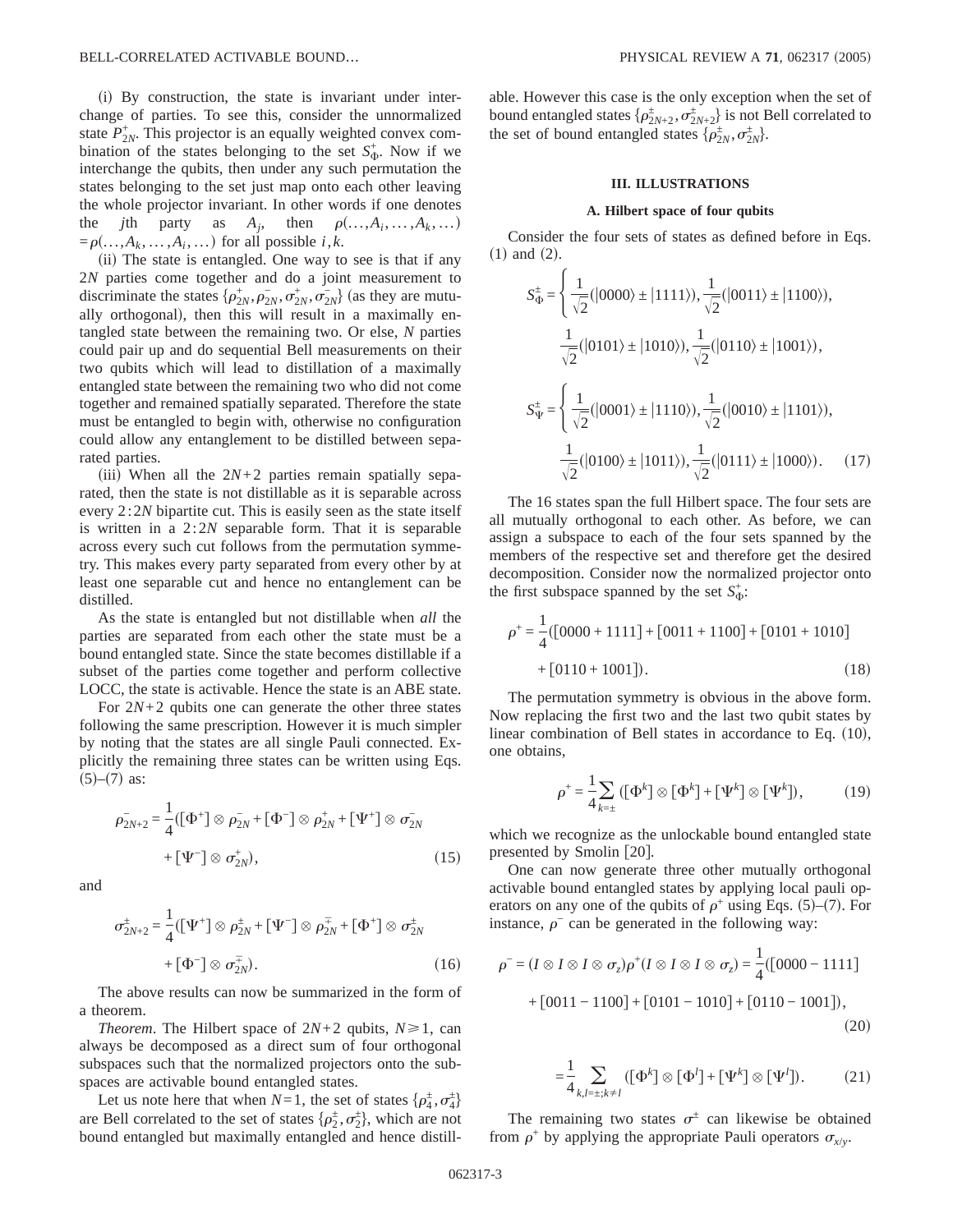#### **B. Hilbert space of six qubits**

Although by following our prescription, the six qubit BCABE states can be generated from the four qubit states in a straightforward manner, here we provide the construction from the first principles. First define the following four sets of states:

(a)  $S_{\Phi}^+$ : States with even number of 0 and 1 with + sign in the superposition, such as  $1/\sqrt{2}(|000000\rangle+|111111\rangle)$ ,  $1/\sqrt{2}(|000011\rangle+|111100\rangle).$ 

(b)  $S_{\Phi}^-$ : States with even number of 0 and 1 with - sign in the superposition, such as  $1/\sqrt{2}(|000000\rangle-|111111\rangle)$ ,  $1/\sqrt{2}(|000011\rangle-|111100\rangle).$ 

(c)  $S^+_W$ : States with odd number of  $\Omega$  and 1 with  $+$  sign in the superposition, such as  $1/\sqrt{2}(|000001\rangle+|111110\rangle)$ ,  $1/\sqrt{2}(|100011\rangle+|011100\rangle).$ 

(d)  $S_{\Psi}^-$ : States with odd number of  $\Omega$  and 1 with - sign in the superposition, such as  $1/\sqrt{2}(|000001\rangle-|111110\rangle)$ ,  $1/\sqrt{2}(|100011\rangle-|011100\rangle).$ 

Note that every group consists of 16 members. Every group spans subspaces that are orthogonal to each other by construction and together they span the full Hilbert space. The decomposition is also clearly understood. Let us now consider the unnormalized projector on the subspace spanned by the states in the first group:

$$
P^+ = [000000 + 111111] + [000011 + 111100] + [000101 + 111010] + [000101 + 111010] + [000110 + 110101] + [001001 + 110111] + [001100 + 110011] + [001111 + 110000] + [010001 + 101110] + [010010 + 101101] + [010100 + 101011] + [010100 + 101011] + [010111 + 101000] + [011000 + 100111] + [011011 + 100000] + [011110 + 100001]. \tag{22}
$$

By construction the projector is invariant under permutation and the normalized projector can indeed be written in a Bell-correlated form using the Eq.  $(10)$ :

$$
\rho_{ABCDEF}^{+} = \frac{1}{4} ([\Phi^{+}]_{AB} \otimes \rho_{CDEF}^{+} + [\Phi^{-}]_{AB} \otimes \rho_{CDEF}^{-} + [\Psi^{+}]_{AB}
$$

$$
\otimes \sigma_{CDEF}^{+} + [\Psi^{-}]_{AB} \otimes \sigma_{CDEF}^{-}). \tag{23}
$$

It is now easy to construct the other three activable bound entangled states whose unnormalized forms are projectors on the orthogonal subspaces:

$$
\rho_{ABCDEF}^{-} = \frac{1}{4} \left( \left[ \Phi^{+} \right]_{AB} \otimes \rho_{CDEF}^{-} + \left[ \Phi^{-} \right]_{AB} \otimes \rho_{CDEF}^{+} + \left[ \Psi^{+} \right]_{AB} \right)
$$

$$
\otimes \sigma_{CDEF}^{-} + \left[ \Psi^{-} \right]_{AB} \otimes \sigma_{CDEF}^{+}.
$$
 (24)

$$
\sigma_{ABCDEF}^{\pm} = \frac{1}{4} ([\Psi^+]_{AB} \otimes \rho_{CDEF}^{\pm} + [\Psi^-]_{AB} \otimes \rho_{CDEF}^{\mp} + [\Phi^+]_{AB}
$$

$$
\otimes \sigma_{CDEF}^{\pm} + [\Phi^-]_{AB} \otimes \sigma_{CDEF}^{\mp}). \tag{25}
$$

#### **IV. NOISY BELL CORRELATED ACTIVABLE BOUND ENTANGLED STATES**

The noisy bound entangled states are constructed by taking a convex combination of the four BCABE states with different weights. For 2*N*+2 qubits we construct the following state:

$$
\rho_{2N+2}^{\text{noisy}} = \sum_{i=\pm} x_i \rho_{2N+2}^i + y_i \sigma_{2N+2}^i,
$$
\n(26)

where  $\Sigma_{i=\pm}(x_i + y_i) = 1, \ 1 \ge x_i, \ y_i \ge 0.$ 

Expanding the states  $\rho_{2N+2}^i, \sigma_{2N+2}^i$  using Eqs. (13), (15), and  $(16)$  one obtains,

$$
\rho_{2N+2}^{\text{noisy}} = x_{+} \frac{1}{4} \sum_{k=\pm} \left( [\Phi^{k}] \otimes \rho_{2N}^{k} + [\Psi^{k}] \otimes \sigma_{2N}^{k} \right)
$$
  
+  $x_{-} \frac{1}{4} \sum_{k=\pm} \left( [\Phi^{k}] \otimes \rho_{2N}^{l} + [\Psi^{k}] \otimes \sigma_{2N}^{l} \right)$   
+  $y_{+} \frac{1}{4} \sum_{k=\pm} \left( [\Psi^{k}] \otimes \rho_{2N}^{k} + [\Phi^{k}] \otimes \sigma_{2N}^{k} \right)$   
+  $y_{-} \frac{1}{4} \sum_{k=\pm} \left( [\Psi^{k}] \otimes \rho_{2N}^{l} + [\Phi^{k}] \otimes \sigma_{2N}^{l} \right), (27)$ 

which can be further expressed as

$$
\rho_{2N+2}^{\text{noisy}} = \frac{1}{4} \sum_{k=\pm} \left( \Pi^k \otimes \rho_{2N}^k + \Gamma^k \otimes \sigma_{2N}^k \right),\tag{28}
$$

where  $\Pi$ ,  $\Gamma$  are two qubit Bell diagonal density matrices defined as follows:

$$
\Pi^{\pm} = x_{+} [\Phi^{\pm}] + x_{-} [\Phi^{\mp}] + y_{+} [\Psi^{\pm}] + y_{-} [\Psi^{\mp}], \qquad (29)
$$

$$
\Gamma^{\pm} = x_{+} [\Psi^{\pm}] + x_{-} [\Psi^{\mp}] + y_{+} [\Phi^{\pm}] + y_{-} [\Phi^{\mp}]. \tag{30}
$$

The entanglement properties of such states are well known  $[23]$ . Let us note that the two qubit Werner states are special cases of the above class of Bell diagonal states. Let *w*=max{*x*<sub>+</sub>, *y*<sub>+</sub>}. Then the states  $\Pi^{\pm}$ ,  $\Gamma^{\pm}$  are entangled as well as distillable if and only if  $w > 1/2$ . With the aid of this result we can now state the following properties of the noisy states  $\rho_{2N+2}^{\text{noisy}}$ :

The state is an activable bound entangled state when *w*  $>1/2$ . The proof is as follows. First note that the state is invariant under interchange of parties. This is because the state is a convex combination of the states that are permutationally invariant. From Eq.  $(27)$  the state is written in a separable form across the 2:2*N* bipartite cut. By virtue of being symmetric under interchange of parties, the state is separable across every 2:2*N* bipartite cut. Hence, the state is not distillable if all the parties are separated from each other.

The state is entangled and distillable when  $w > 1/2$ . This is also clear from Eq.  $(28)$ . In this case, if 2*N* parties come together and do collective LOCC they can distill one of the  $\Pi^{\pm}$ ,  $\Gamma^{\pm}$  states between the remaining two parties. However these states are distillable if  $w > 1/2$ .

The states further resemble other properties of mixture of Bell states. For instance, a mixture of two Bell states is al